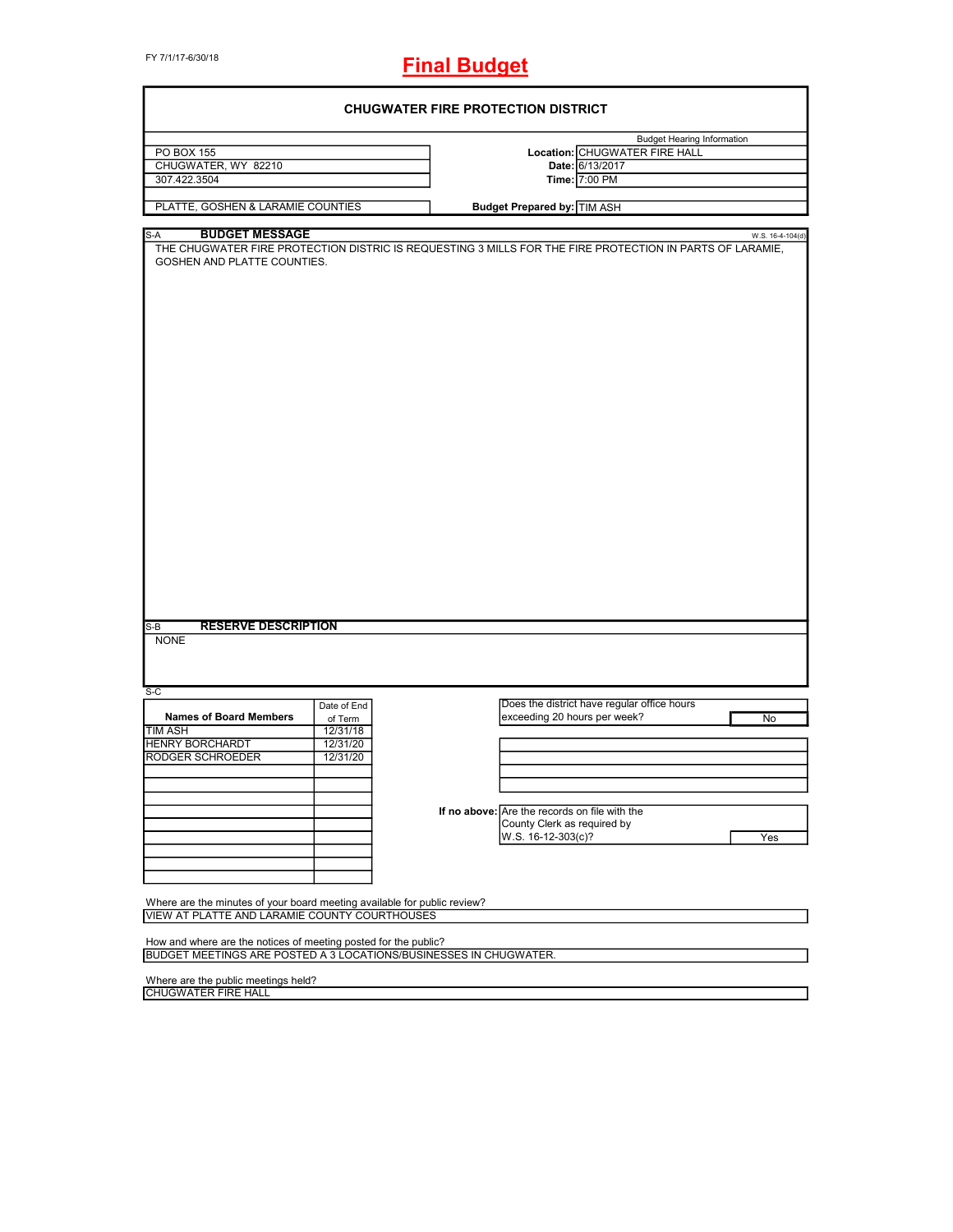## **FINAL BUDGET SUMMARY**

|       | <b>OVERVIEW</b>                                             | 2015-2016 | 2016-2017 | 2017-2018 |                |
|-------|-------------------------------------------------------------|-----------|-----------|-----------|----------------|
|       |                                                             |           | Estimated | Proposed  | Final Approval |
|       |                                                             |           |           |           |                |
| $S-1$ | <b>Total Budgeted Expenditures</b>                          | \$62,422  | \$84,020  | \$65,493  | \$65,493       |
| $S-2$ | <b>Total Principal to Pay on Debt</b>                       | \$0       | \$0       | \$0       | \$0            |
| $S-3$ | <b>Total Change to Restricted Funds</b>                     | \$0       | \$0       | \$0       | \$0            |
| $S-4$ | <b>Total General Fund and Forecasted Revenues Available</b> | \$155,759 | \$149,572 | \$147,303 | \$147,303      |
| $S-5$ | Amount requested from County Commissioners                  | \$47,810  | \$47,000  | \$49,489  | \$49,489       |
| $S-6$ | <b>Additional Funding Needed:</b>                           |           |           | \$0       | \$0            |

|        | <b>REVENUE SUMMARY</b>                                                          | 2015-2016           | 2016-2017              | 2017-2018                          | Final Approval        |
|--------|---------------------------------------------------------------------------------|---------------------|------------------------|------------------------------------|-----------------------|
|        |                                                                                 | Actual              | Estimated              | Proposed                           |                       |
|        |                                                                                 |                     |                        |                                    |                       |
| $S-7$  | <b>Operating Revenues</b>                                                       | \$5,493             | \$4,720                | \$5,908                            | \$5,908               |
| $S-8$  | Tax levy (From the County Treasurer)                                            | \$47,810            | \$47,000               | \$49,489                           | \$49,489              |
| $S-9$  | <b>Government Support</b>                                                       | \$1,269             | \$0                    | \$1,760                            | \$1,760               |
| $S-10$ | <b>Grants</b>                                                                   | \$0                 | \$0                    | \$0                                | \$0                   |
| $S-11$ | <b>Other County Support (Not from Co. Treas.)</b>                               | \$0                 | \$0                    | \$0                                | \$0                   |
| $S-12$ | <b>Miscellaneous</b>                                                            | \$6,731             | $\overline{$}5,250$    | \$8,231                            | $\overline{$8,231}$   |
| $S-13$ | <b>Other Forecasted Revenue</b>                                                 | \$0                 | \$0                    | \$0                                | \$0                   |
|        |                                                                                 |                     |                        |                                    |                       |
| $S-14$ | <b>Total Revenue</b>                                                            | \$61,303            | \$56,970               | \$65,388                           | \$65,388              |
|        | FY 7/1/17-6/30/18                                                               |                     |                        | CHUGWATER FIRE PROTECTION DISTRICT |                       |
|        | <b>EXPENDITURE SUMMARY</b>                                                      | 2015-2016           | 2016-2017              | 2017-2018                          | Final Approval        |
|        |                                                                                 | Actual              | Estimated              | Proposed                           |                       |
|        |                                                                                 |                     |                        |                                    |                       |
| $S-15$ | <b>Capital Outlay</b>                                                           | \$22,733            | \$32,000               | \$8,220                            | \$8,220               |
| $S-16$ | <b>Interest and Fees On Debt</b>                                                | \$0                 | \$0                    | \$0                                | \$0                   |
| $S-17$ | Administration                                                                  | \$10,806            | \$13,550               | \$12,400                           | \$12,400              |
| $S-18$ | <b>Operations</b>                                                               | \$19,158            | \$27,470               | \$34,250                           | \$34,250              |
| $S-19$ | <b>Indirect Costs</b>                                                           | \$9,725             | \$11,000               | \$10,623                           | \$10,623              |
|        |                                                                                 |                     |                        |                                    |                       |
| $S-20$ | <b>Total Expenditures</b>                                                       | \$62,422            | \$84,020               | \$65,493                           | \$65,493              |
|        |                                                                                 |                     |                        |                                    |                       |
|        |                                                                                 |                     |                        |                                    |                       |
|        | <b>DEBT SUMMARY</b>                                                             | 2015-2016<br>Actual | 2016-2017<br>Estimated | 2017-2018<br>Proposed              | <b>Final Approval</b> |
|        |                                                                                 |                     |                        |                                    |                       |
| $S-21$ | <b>Principal Paid on Debt</b>                                                   | \$0                 | \$0                    | \$0                                | \$0                   |
|        |                                                                                 | 2015-2016           | 2016-2017              | 2017-2018                          |                       |
|        | <b>CASH AND INVESTMENTS</b>                                                     | Actual              | Estimated              | Proposed                           | <b>Final Approval</b> |
| $S-22$ | <b>TOTAL GENERAL FUNDS</b>                                                      |                     |                        |                                    |                       |
|        |                                                                                 | \$94,456            | \$92,602               | \$81,915                           | \$81,915              |
|        |                                                                                 |                     |                        |                                    |                       |
| $S-23$ | <b>Summary of Reserve Funds</b><br><b>Beginning Balance in Reserve Accounts</b> |                     |                        |                                    |                       |
| $S-24$ |                                                                                 |                     |                        |                                    |                       |
| $S-25$ | a. Depreciation Reserve<br>b. Other Reserve                                     | \$0<br>\$0          | \$0<br>\$0             | \$0<br>$\sqrt{50}$                 |                       |
| $S-26$ | c. Emergency Reserve (Cash)                                                     | \$0                 | \$0                    | \$0                                | $$0$$<br>\$0          |
|        | Total Reserves (a+b+c)                                                          | \$0                 | \$0                    | \$0                                | $$0$<br>\$0           |
| $S-27$ | Amount to be added                                                              |                     |                        |                                    |                       |
| $S-28$ | a. Depreciation Reserve                                                         | \$0                 | \$0                    | $\frac{1}{6}$                      | $\frac{6}{3}$         |
| S-29   | b. Other Reserve                                                                | \$0                 | \$0                    | \$0                                | \$0                   |
| $S-30$ | c. Emergency Reserve (Cash)<br>Total to be added $(a+b+c)$                      | \$0<br>\$0          | \$0<br>\$0             | \$0<br>\$0                         | \$0<br>\$0            |

S-31 **Subtotal** \$0| \$0| \$0| \$0 **Example 3.32 Less Total to be spent because the spentific set of the spentific set of the spentific set of the spentific set of the spentific set of the spentific set of the spentific set of the spentific set of the s** 

S-33 **TOTAL RESERVES AT END OF FISCAL YEAR** \$0 \$0 \$0 \$0 \$0 \$0 \$0 *End of Summary*

Date adopted by Special District

7/11/2017

*Budget Officer / District Official (if not same as "Submitted by")*

**DISTRICT ADDRESS:** PO BOX 155 **PREPARED BY:** TIM ASH

CHUGWATER, WY 82210

**DISTRICT PHONE:** 307.422.3504

3/27/17 *Form approved by Wyoming Department of Audit, Public Funds Division* Prepared in compliance with the Uniform Municipal Fiscal Procedures Act (W.S. 16-4-101 through 124) as it applies.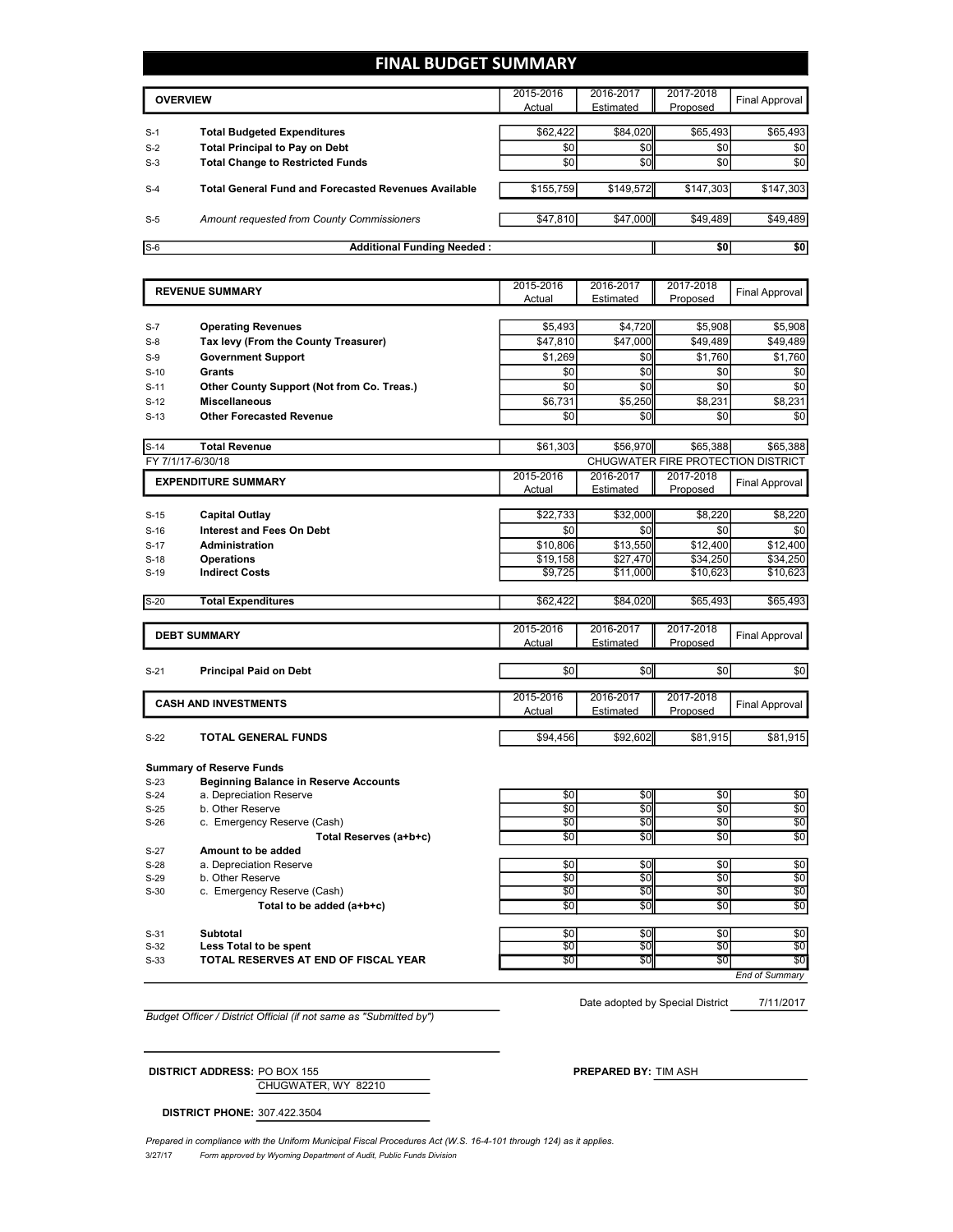## **Final Budget**

CHUGWATER FIRE PROTECTION DISTRICT **NAME OF DISTRICT/BOARD**

**FYE** 6/30/2018

#### **PROPERTY TAXES AND ASSESSMENTS** 2015-2016 Actual 2016-2017 Estimated 2017-2018 Proposed Final Approval **R-1 Property Taxes and Assessments Received** R-1.1 **Tax Levy (From the County Treasurer) <b>547,810** \$47,000 \$49,489 \$49,489 \$49,489 R-1.2 Other County Support **FORECASTED REVENUE** 2015-2016 **Actual** 2016-2017 **Estimated** 2017-2018 **Proposed** Final Approval **R-2 Revenues from Other Governments** R-2.1 State Aid \$1,269 | \$0| \$1,760 | \$1,760 R-2.2 R-2.3 R-2.4 **Other (Specify)** R-2.5 **Total Government Support** \$1,269 \$0 \$1,760 \$1,760 City (or Town) Aid State Aid Additional County Aid (non-treasurer)

| $R-Z.4$   | Other (Specify)                              |          |         |                 |          |
|-----------|----------------------------------------------|----------|---------|-----------------|----------|
| $R - 2.5$ | <b>Total Government Support</b>              | \$1,269  | \$0     | \$1,760         | \$1,760  |
| $R-3$     | <b>Operating Revenues</b>                    |          |         |                 |          |
| $R-3.1$   | <b>Customer Charges</b>                      |          |         |                 |          |
| $R-3.2$   | Sales of Goods or Services                   | \$4,660  | \$4,000 | \$966           | \$966    |
| $R-3.3$   | <b>Other Assessments</b>                     | \$833    | \$720   | \$4,942         | \$4,942  |
| $R-3.4$   | <b>Total Operating Revenues</b>              | \$5,493  | \$4,720 | \$5,908         | \$5,908  |
| $R-4$     | <b>Grants</b>                                |          |         |                 |          |
| $R-4.1$   | <b>Direct Federal Grants</b>                 |          |         |                 |          |
| $R-4.2$   | Federal Grants thru State Agencies           |          |         |                 |          |
| $R-4.3$   | <b>Grants from State Agencies</b>            |          |         |                 |          |
| $R-4.4$   | <b>Total Grants</b>                          | \$0      | \$0     | \$0             | \$0      |
| $R-5$     | <b>Miscellaneous Revenue</b>                 |          |         |                 |          |
| $R-5.1$   | Interest                                     | \$251    | \$250   | \$331           | \$331    |
| $R-5.2$   | Other: Specify<br><b>DONATIONS</b>           | \$6,480  | \$5,000 | \$7,900         | \$7,900  |
| $R-5.3$   | Other: Additional                            |          |         |                 |          |
| $R-5.4$   | <b>Total Miscellaneous</b>                   | \$6,731  | \$5,250 | \$8,231         | \$8,231  |
| $R-5.5$   | <b>Total Forecasted Revenue</b>              | \$13,493 | \$9,970 | \$15,899        | \$15,899 |
| $R-6$     | <b>Other Forecasted Revenue</b>              |          |         |                 |          |
| $R-6.1$   | a. Other past due-as estimated by Co. Treas. |          |         |                 |          |
| $R-6.2$   | b. Other forecasted revenue (specify):       |          |         |                 |          |
| $R-6.3$   |                                              |          |         |                 |          |
| $R-6.4$   |                                              |          |         |                 |          |
| $R-6.5$   |                                              |          |         |                 |          |
| $R-6.6$   | Total Other Forecasted Revenue (a+b)         | 30       | \$0     | $\overline{50}$ | \$0      |
|           |                                              |          |         |                 |          |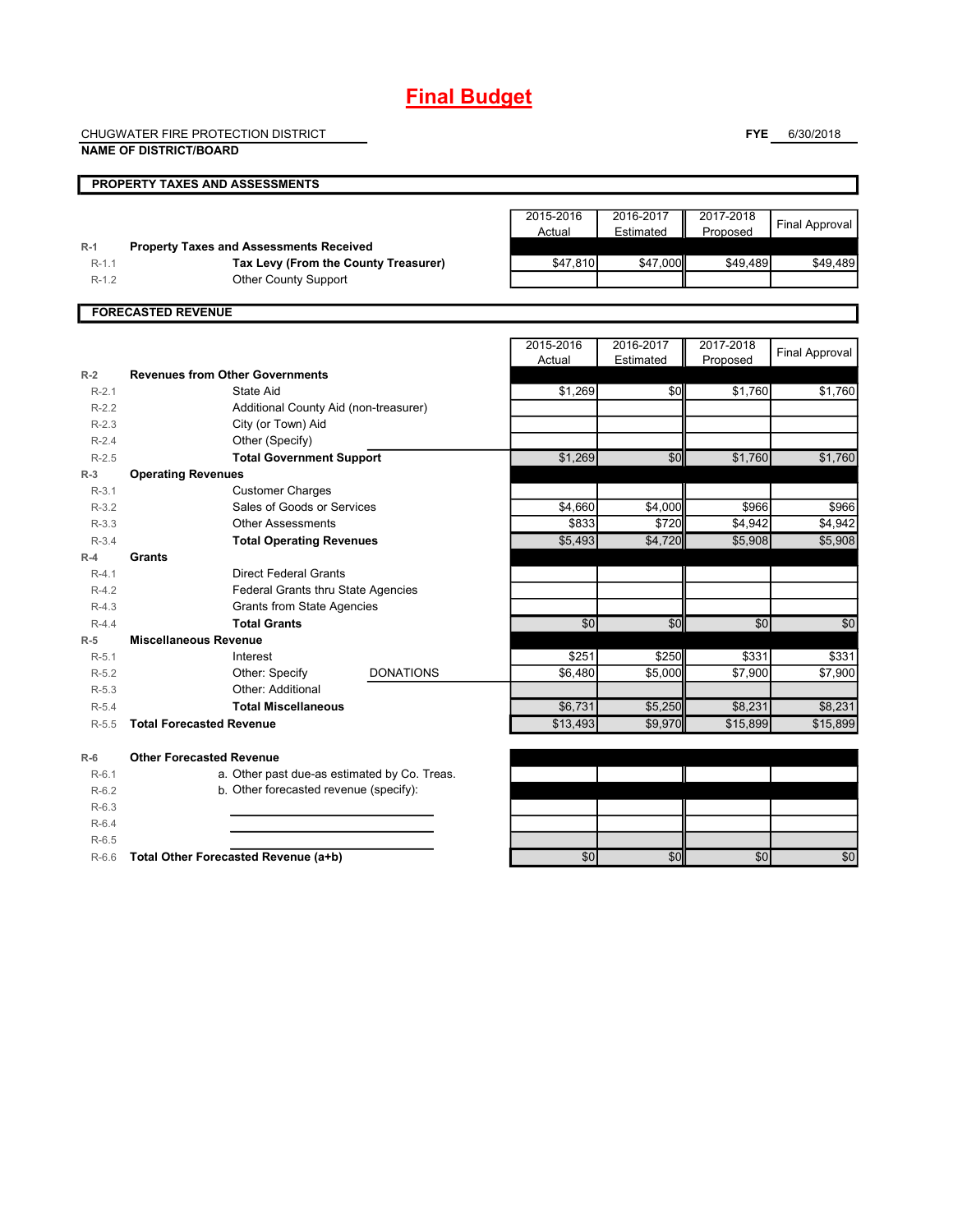### **CAPITAL OUTLAY BUDGET**

| $E-1$     | <b>Capital Outlay</b> |                         |
|-----------|-----------------------|-------------------------|
| $E - 1.1$ |                       | <b>Real Property</b>    |
| $F-1.2$   |                       | Vehicles                |
| $F-1.3$   |                       | <b>Office Equipment</b> |
| $F-1.4$   |                       | Other (Specify)         |
| $F-1.5$   |                       | RADIO EQUIPMENT         |
| $F-1.6$   |                       | <b>FIRE EQUIPMENT</b>   |
| $F-1.7$   |                       |                         |
| $F-1.8$   | TOTAL CAPITAL OUTLAY  |                         |

|         |                             |                        | 2015-2016 | 2016-2017 | 2017-2018 |                |
|---------|-----------------------------|------------------------|-----------|-----------|-----------|----------------|
|         |                             |                        | Actual    | Estimated | Proposed  | Final Approval |
|         | <b>Capital Outlay</b>       |                        |           |           |           |                |
| $E-1.1$ |                             | <b>Real Property</b>   |           |           |           |                |
| $E-1.2$ |                             | Vehicles               |           |           |           |                |
| $E-1.3$ |                             | Office Equipment       | \$515     | \$2,000   | \$0       |                |
| $E-1.4$ |                             | Other (Specify)        |           |           |           |                |
| $E-1.5$ |                             | <b>RADIO EQUIPMENT</b> | \$11,909  | \$15,000  | \$720     | \$720          |
| $E-1.6$ |                             | <b>FIRE EQUIPMENT</b>  | \$10,309  | \$15,000  | \$7,500   | \$7,500        |
| $E-1.7$ |                             |                        |           |           |           |                |
| $E-1.8$ | <b>TOTAL CAPITAL OUTLAY</b> |                        | \$22,733  | \$32,000  | \$8,220   | \$8,220        |

#### **ADMINISTRATION BUDGET**

|           |                                      |                                 | Actual   | Esumated<br>Ш | Proposed |
|-----------|--------------------------------------|---------------------------------|----------|---------------|----------|
| $E-2$     | <b>Personnel Services</b>            |                                 |          |               |          |
| $E - 2.1$ |                                      | Administrator                   |          |               |          |
| $E - 2.2$ |                                      | Secretary                       |          |               |          |
| $E - 2.3$ |                                      | Clerical                        |          |               |          |
| $E - 2.4$ |                                      | Other (Specify)                 |          |               |          |
| $E-2.5$   |                                      | <b>CELL PHONE</b>               | \$1,912  | \$2,000       | \$1,200  |
| $E-2.6$   |                                      | OFFICE PHONE & FAX              | \$473    | \$550         | \$468    |
| $E - 2.7$ |                                      |                                 |          |               |          |
| $E-3$     | <b>Board Expenses</b>                |                                 |          |               |          |
| $E-3.1$   |                                      | Travel                          |          |               |          |
| $E - 3.2$ |                                      | Mileage                         |          |               |          |
| $E-3.3$   |                                      | Other (Specify)                 |          |               |          |
| $E - 3.4$ |                                      | <b>MEALS</b>                    | \$385    | \$500         | \$3,000  |
| $E - 3.5$ |                                      | <b>COMMUNITY SERVICE</b>        | \$0      | \$500         | \$0      |
| $E - 3.6$ |                                      |                                 |          |               |          |
| $E-4$     | <b>Contractual Services</b>          |                                 |          |               |          |
| $E-4.1$   |                                      | Legal                           |          |               |          |
| $E-4.2$   |                                      | Accounting/Auditing             | \$3,050  | \$4,000       | \$3,600  |
| $E-4.3$   |                                      | Other (Specify)                 |          |               |          |
| $E-4.4$   |                                      |                                 |          |               |          |
| $E-4.5$   |                                      |                                 |          |               |          |
| $E-4.6$   |                                      |                                 |          |               |          |
| $E-5$     | <b>Other Administrative Expenses</b> |                                 |          |               |          |
| $E - 5.1$ |                                      | Office Supplies                 | \$970    | \$1,500       | \$482    |
| $E - 5.2$ |                                      | Office equipment, rent & repair |          |               |          |
| $E-5.3$   |                                      | Education                       |          |               |          |
| $E - 5.4$ |                                      | Registrations                   |          |               |          |
| $E - 5.5$ |                                      | Other (Specify)                 |          |               |          |
| $E - 5.6$ |                                      | <b>DUES &amp; FEES</b>          | \$325    | \$500         | \$925    |
| $E - 5.7$ |                                      | <b>SUBSCRIPTIONS</b>            | \$3,691  | \$4,000       | \$2,725  |
| $E - 5.8$ |                                      |                                 |          |               |          |
| $E-6$     | <b>TOTAL ADMINISTRATION</b>          |                                 | \$10,806 | \$13,550      | \$12,400 |

|           |                                      | 2015-2016<br>Actual | 2016-2017<br>Estimated | 2017-2018<br>Proposed | <b>Final Approval</b> |
|-----------|--------------------------------------|---------------------|------------------------|-----------------------|-----------------------|
| $E-2$     | <b>Personnel Services</b>            |                     |                        |                       |                       |
| $E - 2.1$ | Administrator                        |                     |                        |                       |                       |
| $E - 2.2$ | Secretary                            |                     |                        |                       |                       |
| $E - 2.3$ | Clerical                             |                     |                        |                       |                       |
| $E - 2.4$ | Other (Specify)                      |                     |                        |                       |                       |
| $E-2.5$   | <b>CELL PHONE</b>                    | \$1,912             | \$2,000                | \$1,200               | \$1,200               |
| $E-2.6$   | <b>OFFICE PHONE &amp; FAX</b>        | \$473               | \$550                  | \$468                 | \$468                 |
| $E-2.7$   |                                      |                     |                        |                       |                       |
| $E-3$     | <b>Board Expenses</b>                |                     |                        |                       |                       |
| $E-3.1$   | Travel                               |                     |                        |                       |                       |
| $E - 3.2$ | Mileage                              |                     |                        |                       |                       |
| $E - 3.3$ | Other (Specify)                      |                     |                        |                       |                       |
| $E - 3.4$ | <b>MEALS</b>                         | \$385               | \$500                  | \$3,000               | \$3,000               |
| $E - 3.5$ | <b>COMMUNITY SERVICE</b>             | \$0                 | \$500                  | \$0                   |                       |
| $E - 3.6$ |                                      |                     |                        |                       |                       |
| $E-4$     | <b>Contractual Services</b>          |                     |                        |                       |                       |
| $E - 4.1$ | Legal                                |                     |                        |                       |                       |
| $E-4.2$   | Accounting/Auditing                  | \$3,050             | \$4,000                | \$3,600               | \$3,600               |
| $E-4.3$   | Other (Specify)                      |                     |                        |                       |                       |
| $E-4.4$   |                                      |                     |                        |                       |                       |
| $E-4.5$   |                                      |                     |                        |                       |                       |
| $E-4.6$   |                                      |                     |                        |                       |                       |
| $E-5$     | <b>Other Administrative Expenses</b> |                     |                        |                       |                       |
| $E-5.1$   | <b>Office Supplies</b>               | \$970               | \$1,500                | \$482                 | \$482                 |
| $E - 5.2$ | Office equipment, rent & repair      |                     |                        |                       |                       |
| $E - 5.3$ | Education                            |                     |                        |                       |                       |
| $E - 5.4$ | Registrations                        |                     |                        |                       |                       |
| $E - 5.5$ | Other (Specify)                      |                     |                        |                       |                       |
| $E-5.6$   | <b>DUES &amp; FEES</b>               | \$325               | \$500                  | \$925                 | \$925                 |
| $E - 5.7$ | <b>SUBSCRIPTIONS</b>                 | \$3,691             | \$4,000                | \$2,725               | \$2,725               |
| $E - 5.8$ |                                      |                     |                        |                       |                       |
| $E-6$     | <b>TOTAL ADMINISTRATION</b>          | \$10,806            | \$13,550               | \$12,400              | \$12,400              |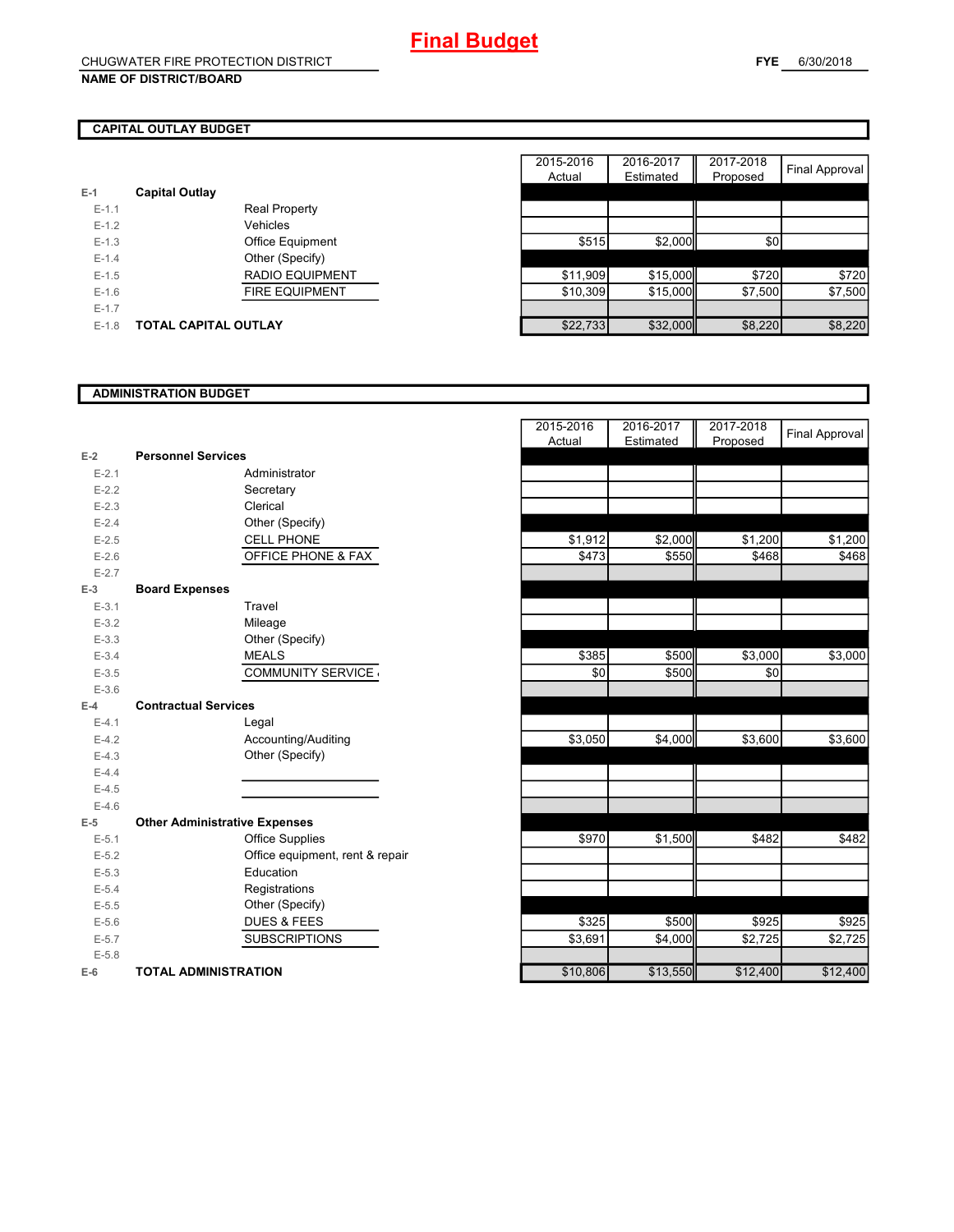### **OPERATIONS BUDGET**

| $E-7$     | <b>Personnel Services</b>              |
|-----------|----------------------------------------|
| $E - 7.1$ | Wages--Operations                      |
| $E - 7.2$ | <b>Service Contracts</b>               |
| $E - 7.3$ | Other (Specify)                        |
| $E - 7.4$ |                                        |
| $E - 7.5$ |                                        |
| $E - 7.6$ |                                        |
| $E-8$     | Travel                                 |
| $E-8.1$   | Mileage                                |
| $E-8.2$   | Other (Specify)                        |
| $E - 8.3$ |                                        |
| $E - 8.4$ |                                        |
| $E - 8.5$ |                                        |
| E-9       | <b>Operating supplies (List)</b>       |
| $E-9.1$   | <b>PROPANE</b>                         |
| $E-9.2$   | <b>ELECTRIC</b>                        |
| $E-9.3$   | <b>FUEL</b>                            |
| $E-9.4$   | PER PRO GEAR                           |
| $E-9.5$   |                                        |
| $E-10$    | <b>Program Services (List)</b>         |
| $E-10.1$  |                                        |
| $E-10.2$  |                                        |
|           |                                        |
| $E-10.3$  |                                        |
| $E-10.4$  |                                        |
| $E-10.5$  |                                        |
| $E-11$    | <b>Contractual Arrangements (List)</b> |
| $E-11.1$  | <b>BUILDING REPAIR</b>                 |
| $E-11.2$  | <b>EQUIPMENT REPAIR</b>                |
| $E-11.3$  | TRUCK MAINTENANCE                      |
| $E-11.4$  |                                        |
| $E-11.5$  |                                        |
| $E-12$    | <b>Other operations (Specify)</b>      |
| $E-12.1$  | <b>TITLE &amp; LICENSE</b>             |
| $E-12.2$  |                                        |
| $E-12.3$  |                                        |
| $E-12.4$  |                                        |
| $E-12.5$  |                                        |

|                |                                        | 2015-2016<br>Actual | 2016-2017<br>Estimated | 2017-2018<br>Proposed | <b>Final Approval</b> |
|----------------|----------------------------------------|---------------------|------------------------|-----------------------|-----------------------|
| $\overline{7}$ | <b>Personnel Services</b>              |                     |                        |                       |                       |
| $E - 7.1$      | Wages--Operations                      | \$6,000             | \$7,200                | \$7,200               | \$7,200               |
| $E - 7.2$      | <b>Service Contracts</b>               |                     |                        |                       |                       |
| $E - 7.3$      | Other (Specify)                        |                     |                        |                       |                       |
| $E - 7.4$      |                                        |                     |                        |                       |                       |
| $E - 7.5$      |                                        |                     |                        |                       |                       |
| $E - 7.6$      |                                        |                     |                        |                       |                       |
| 8              | <b>Travel</b>                          |                     |                        |                       |                       |
| $E-8.1$        | Mileage                                |                     |                        |                       |                       |
| $E-8.2$        | Other (Specify)                        |                     |                        |                       |                       |
| $E-8.3$        |                                        |                     |                        |                       |                       |
| $E - 8.4$      |                                        |                     |                        |                       |                       |
| $E - 8.5$      |                                        |                     |                        |                       |                       |
| 9              | <b>Operating supplies (List)</b>       |                     |                        |                       |                       |
| $E-9.1$        | <b>PROPANE</b>                         | \$3,155             | \$4,000                | \$3,000               | \$3,000               |
| $E-9.2$        | <b>ELECTRIC</b>                        | \$2,712             | \$3,500                | \$3,500               | \$3,500               |
| $E-9.3$        | <b>FUEL</b>                            | \$3,474             | \$5,000                | \$5,000               | \$5,000               |
| $E-9.4$        | PER PRO GEAR                           | \$686               | \$2,500                | \$3,500               | \$3,500               |
| $E-9.5$        |                                        |                     |                        |                       |                       |
| $-10$          | <b>Program Services (List)</b>         |                     |                        |                       |                       |
| $E-10.1$       |                                        |                     |                        |                       |                       |
| $E-10.2$       |                                        |                     |                        |                       |                       |
| $E-10.3$       |                                        |                     |                        |                       |                       |
| $E-10.4$       |                                        |                     |                        |                       |                       |
| $E-10.5$       |                                        |                     |                        |                       |                       |
| $-11$          | <b>Contractual Arrangements (List)</b> |                     |                        |                       |                       |
| $E-11.1$       | <b>BUILDING REPAIR</b>                 | \$347               | \$750                  | \$1,500               | \$1,500               |
| $E-11.2$       | <b>EQUIPMENT REPAIR</b>                | \$1,230             | \$1,500                | \$7,530               | \$7,530               |
| $E-11.3$       | TRUCK MAINTENANCE                      | \$1,534             | \$3,000                | \$3,000               | \$3,000               |
| $E-11.4$       |                                        |                     |                        |                       |                       |
| $E-11.5$       |                                        |                     |                        |                       |                       |
| 12             | <b>Other operations (Specify)</b>      |                     |                        |                       |                       |
| $E-12.1$       | TITLE & LICENSE                        | \$20                | \$20                   | \$20                  | \$20                  |
| $E-12.2$       |                                        |                     |                        |                       |                       |
| $E-12.3$       |                                        |                     |                        |                       |                       |
| $E-12.4$       |                                        |                     |                        |                       |                       |
| $E-12.5$       |                                        |                     |                        |                       |                       |
| $-13$          | <b>TOTAL OPERATIONS</b>                | \$19.158            | \$27,470               | \$34.250              | \$34,250              |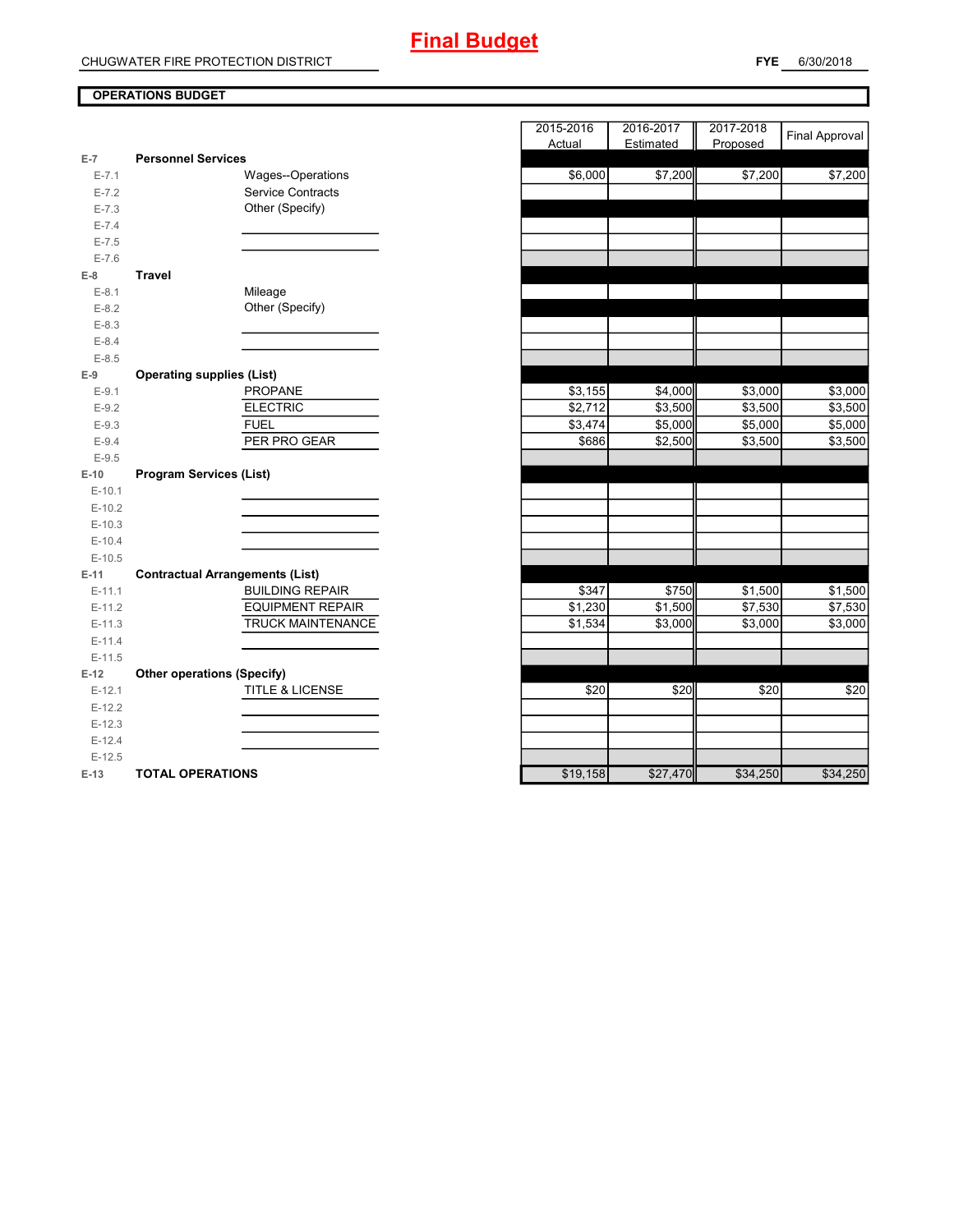#### **INDIRECT COSTS BUDGET**

| E-14     | Insurance                     |
|----------|-------------------------------|
| $F-14.1$ | Liability                     |
| $F-14.2$ | <b>Buildings and vehicles</b> |
| $E-14.3$ | Equipment                     |
| $F-14.4$ | Other (Specify)               |
| $E-14.5$ | <b>FIRE SUPPRESSION</b>       |
| $F-14.6$ |                               |
| $F-14.7$ |                               |
| E-15     | Indirect payroll costs:       |
| $F-15.1$ | FICA (Social Security) taxes  |
| $F-15.2$ | <b>Workers Compensation</b>   |
| $F-15.3$ | Unemployment Taxes            |
| $F-15.4$ | Retirement                    |
| $F-15.5$ | Health Insurance              |
| $F-15.6$ | Other (Specify)               |
| $E-15.7$ |                               |
| $E-15.8$ |                               |
| $F-15.9$ |                               |
| $E-16$   | <b>Depreciation Expenses</b>  |
| E-17     | <b>TOTAL INDIRECT COSTS</b>   |

|          |                              | 2015-2016<br>Actual | 2016-2017<br>Estimated | 2017-2018<br>Proposed | Final Approval |
|----------|------------------------------|---------------------|------------------------|-----------------------|----------------|
| $E-14$   | <b>Insurance</b>             |                     |                        |                       |                |
| $E-14.1$ | Liability                    |                     |                        |                       |                |
| $E-14.2$ | Buildings and vehicles       | \$4,397             | \$4,500                | \$5,000               | \$5,000        |
| $E-14.3$ | Equipment                    |                     |                        |                       |                |
| $E-14.4$ | Other (Specify)              |                     |                        |                       |                |
| $E-14.5$ | FIRE SUPPRESSION             | \$987               | \$1,500                | \$927                 | \$927          |
| $E-14.6$ |                              |                     |                        |                       |                |
| $E-14.7$ |                              |                     |                        |                       |                |
| $E-15$   | Indirect payroll costs:      |                     |                        |                       |                |
| $E-15.1$ | FICA (Social Security) taxes |                     |                        |                       |                |
| $E-15.2$ | <b>Workers Compensation</b>  | \$2,001             | \$2,500                | \$2,356               | \$2,356        |
| $E-15.3$ | <b>Unemployment Taxes</b>    |                     |                        |                       |                |
| $E-15.4$ | Retirement                   | \$2,340             | \$2,500                | \$2,340               | \$2,340        |
| $E-15.5$ | Health Insurance             |                     |                        |                       |                |
| $E-15.6$ | Other (Specify)              |                     |                        |                       |                |
| $E-15.7$ |                              |                     |                        |                       |                |
| $E-15.8$ |                              |                     |                        |                       |                |
| $E-15.9$ |                              |                     |                        |                       |                |
| E-16     | <b>Depreciation Expenses</b> |                     |                        |                       |                |
| $E-17$   | <b>TOTAL INDIRECT COSTS</b>  | \$9,725             | \$11,000               | \$10,623              | \$10,623       |
|          |                              |                     |                        |                       |                |

### **DEBT SERVICE BUDGET**

|         |                           | 2015-2016 | 2016-2017 | Ш<br>2017-2018 | Final Approval |
|---------|---------------------------|-----------|-----------|----------------|----------------|
|         |                           | Actual    | Estimated | Proposed       |                |
| $D-1$   | <b>Debt Service</b>       |           |           |                |                |
| $D-1.1$ | Principal                 |           |           |                |                |
| $D-1.2$ | Interest                  |           |           |                |                |
| $D-1.3$ | Fees                      |           |           |                |                |
| $D-2$   | <b>TOTAL DEBT SERVICE</b> | \$0       | \$0       | \$0            | \$0            |